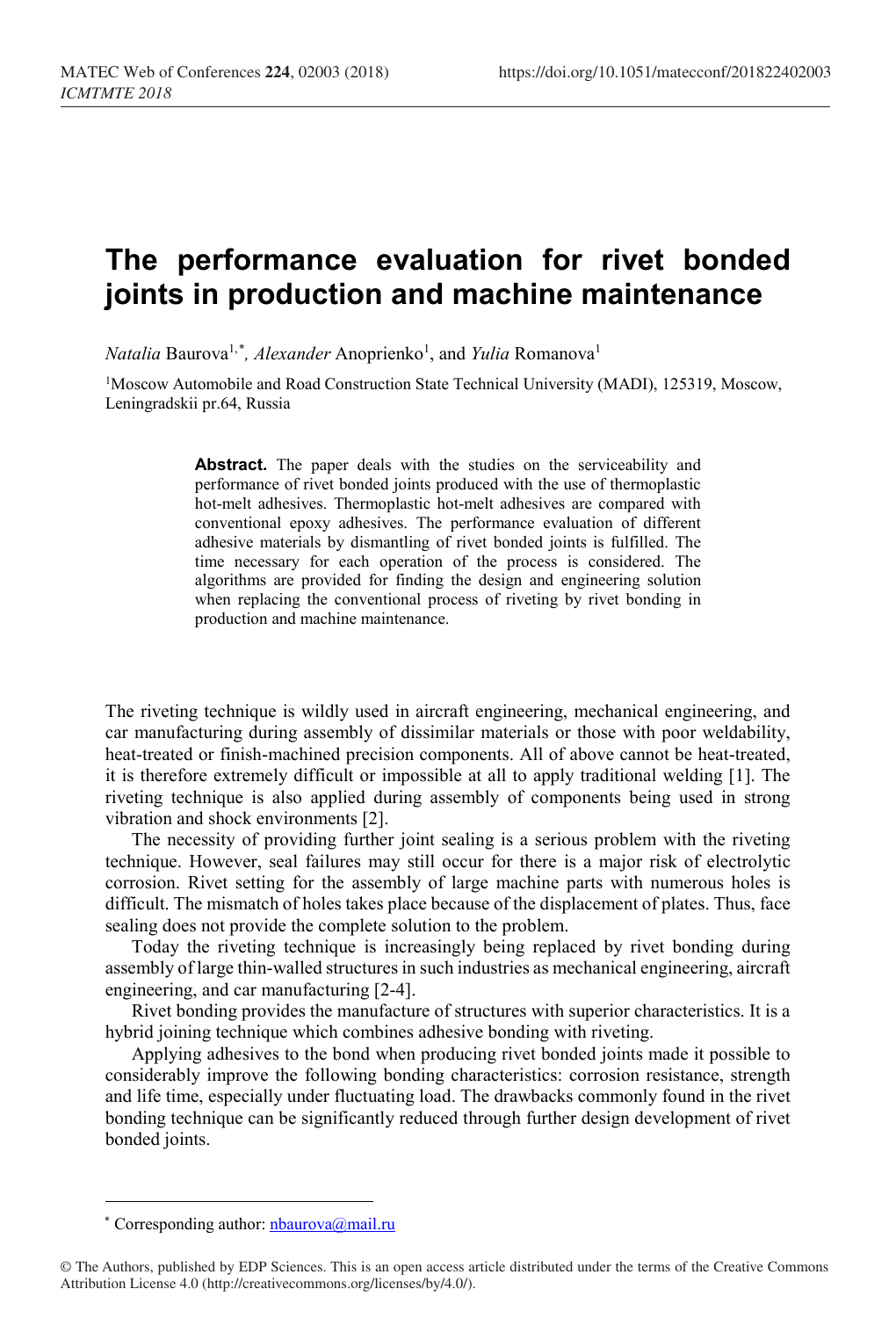When applying rivet bonding in car manufacturing special attention is paid to joint performance. Performance is the reduced labour-intensive costs, potential reassembly (including affected component replacement) and, as a result, the increased serviceability. In spite of the fact that serviceability is one of the main characteristics connected with the reliability, at present there are no experimental methods of joint performance and serviceability determination.

The performance of rivet bonded joints is evaluated by the labour intensity of the joints and the time necessary for the complete removal of the adhesive from the metal service of the sample after drilling.

The choice of the instrument effects the quality and labour intensity of the rivet bonded joints greatly.

For rivet installation special instruments are necessary. The type of the instrument used depends on the type of the rivet (a self-piercing rivet or a pop rivet) and production.

For self-piercing rivet installation in mass and medium production press riveting machines are used. Great speed of rivet installation in assembly lines, precise positioning of rivets and, as a result, the increased quality of the process are specific characteristics of this instrument. Hand pneumatic rivet guns are used for small batch or individual production. The creation of great downward force necessary for closing head formation is the peculiarity of this instrument. The use of other hand instruments does not provide this process. Hand pneumatic rivet guns have great portability without permanent mounting in the workshop. Due to the holding magnet in the nozzle this instrument may be used in different positions without paying attention to rivet escape. Hand press riveters are also used in car maintenance. The main drawback of this tool is the necessity of a portable air compressor or a compressed air system.

For pop rivet installation in mass and medium batch production big automatic conveyer riveting machines are used. The specific feature of this instrument is the constant production of rivet bonded joints in flow production of frames.

Highly skilled workers are required to operate and maintain the machines.

For pop rivet installation hand rivet guns are used in small and individual production. They can be pneumatic, electric or mechanical (put into operation by the press force of the hand lever). This instrument is characterized through easy handling, portability, no need in special user qualification, availability in the market and low price. Accumulator riveters are mostly used in machine maintenance for installation of pop rivets.

A considerable decrease in force applied by the worker in contrast to the mechanical hand rivet gun, autonomous riveting without any electric current supply or air compressed system along with high availability are typical for this tool.

Regardless of the instrument used, the process of installation of pop rivets is the following: resting the rivet collar the tool grabs the rivet shank with the chuck jaws pulling the rivet head through the rivet body, widening it and forming the blind head of the rivet.

The main demands for the adhesive when forming a rivet bonded joint are [1, 4-5]:

required deformation-strength properties, great heat and working environment resistance, durability of the joint;

required technological properties (curing temperature and time, pressure applied, viscosity (in case of initial liquid state of adhesive);

compatibility of the adhesive with the materials to be joint.

Thermoreactive epoxy adhesives are traditionally used to create joints. The main application advantages of such adhesives are good joint sealing and corrosion resistance, no need for heating and lack of stress concentration in the joint area. The drawbacks include high requirements imposed on the quality of surface preparation, a long time of curing, toxicity and the difficult process of dismantling [6].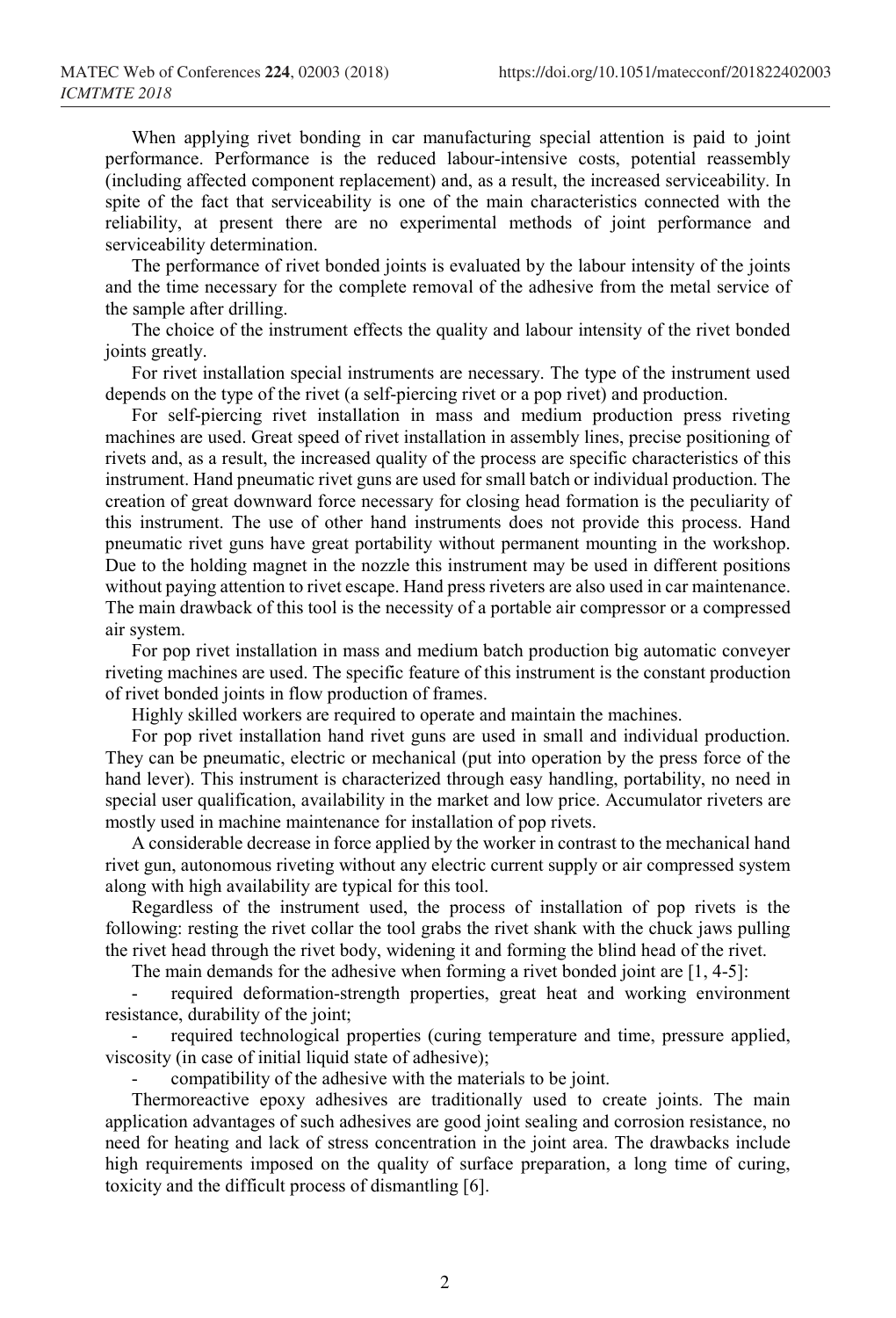The high strength of adhesive and lack of thermoplasticity require additional power load and extra tools that significantly complicates dismantling. Furthermore, the faying surfaces of the bonded parts may be damaged while dismounting.

Technological demands are easily met, as a rule, only in repairing of such units as car frames, doors, trunks and other removable units including trim package. However, if the car body or some of its parts (a floor, a roof or side panels) need repairing, the demands, especially in standard rivet bonding with the use of epoxy adhesives are not satisfied. This causes a significant increase in repair cost.

An alternative type of adhesives applied to create joints is hot-melt adhesives. They are thermoplastic polymers. Initially solid, hot-melt adhesives get melted and viscous-flow at elevated temperatures. Once they cool, they revert to the original solid state. Depending on a brand, bonding temperatures range between 100-200ºC.

The advantages of hot-melt adhesives applied together with rivet bonded joints are that they are easily removed and provide increased strength and stiffness to structures under static, dynamic and vibration loads [2, 7]. The change of epoxy adhesives to less durable but more technological hot-melt ones provides the opportunity to solve the problem of joint serviceability.

In spite of hot-melt adhesive application simplicity their use causes a great number of technological problems. The most difficult problem is fast cooling of the hot-melt adhesive in its direct contact with a cold metal surface [7].

Kinetics of this process depends on thermophysical properties of the hot-melt adhesive used as well as on the melt temperature. Another important factor is the temperature of parts being riveted. However, it is equal to the air temperature in the workshop. If the width of the adhesive layer is not enough, the cooling process will occur at a high rate, so that the worker could not be able to install the rivet in proper time and perform the riveting process.

At present hybrid joints combining adhesive bonding with rivet joints are created in one of three possible ways  $[1, 4]$ :

- the sequential method (installing rivets after the adhesive layer has hardened);
- the fixing method (installing rivets before adhesives have cured);

the injection method (joining parts with a rivet joint before injecting the adhesive into the gap between the components).

The fixing method is widely used for automotive body repairs. The principle of the technique is that of installing rivets after adhesive application but before its hardening. This technology provides a higher level of joint efficiency compared with adhesive bonding, riveting or the sequential method of rivet bonding when rivets are installed after the adhesive has cured. The fixing method also enables to use the most technological adhesives that provide a strong adhesive layer. The main drawbacks of the method are the rivet tool contamination caused by excessive uncured adhesive and the increased drill wear.

The simplicity of dismantling is produced by the fact that the hot-melt adhesive transforms into a liquid condition and loses its viscosity when heated.

The sequence of dismantling operations for rivet bonded joints created with the use of hot-melt adhesives looks as follows: first, the bond line is cleaned, any dirt or paint, if there is any, is removed from the bond line. Then, rivets are drilled out (in a similar way to the process of rivet joint dismantling) [7]. After that the bond line is being heated with the hot air gun until the adhesive gets melted. When heated it becomes viscous-flow and joint surfaces get separated without any application of load. The rest of molten adhesive is removed from the plate surface with some cloth. The result is a clean and tidy surface suitable for repeated bonding or riveting.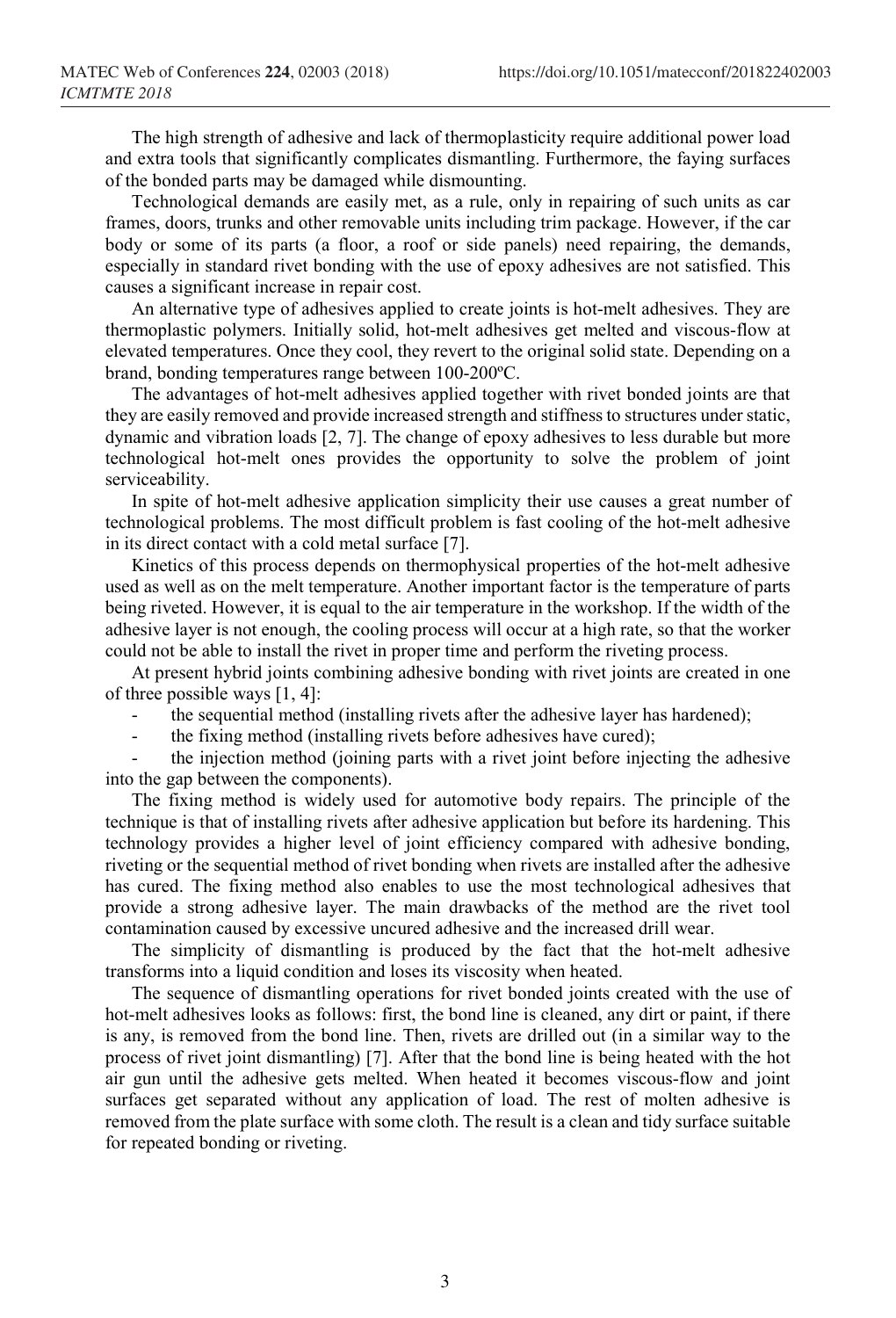If after dismantling the next riveting of these elements is planned, it is possible not to remove the hot-melt adhesive from the surface and perform riveting with the help of the "old" adhesive which when heated gets viscosity and capability of hardening once more.

For comparative analysis of the joint performance two types of adhesive materials were chosen: thermoplastic hot melt adhesive and thermoreactive epoxy adhesive. Samples of these joints were prepared for shear tests [1, 7] (fig.1).

Evaluation of the application performance of the chosen adhesives in dismantling of rivet bonded joints was made concerning the time required for each operation of technological process. The results are given in table 1.



**Fig. 1.** The appearance of rivet bonded joints to be tested: 1– bond line

| <b>Table 1.</b> Time required to perform technological operations with the use of different adhesives |  |
|-------------------------------------------------------------------------------------------------------|--|
|                                                                                                       |  |

|                |                                                                 | Time, min            |                   |  |
|----------------|-----------------------------------------------------------------|----------------------|-------------------|--|
| N°             | Operation                                                       | Hot-melt<br>adhesive | Epoxy<br>adhesive |  |
| 1              | Surface preparation                                             | 1.5                  |                   |  |
| $\overline{2}$ | Adhesive preparation                                            | $\theta$             | 10                |  |
| 3              | Adhesive application                                            | 1,5                  | 0,5               |  |
| 4              | Rivet positioning in the holes                                  | 0,2                  |                   |  |
| 5              | Tightening of riveted parts and creation of<br>the closing head |                      | 1,2               |  |
| 6              | Excessive adhesive removal                                      | 1,5                  | 0,5               |  |
| 7              | Adhesive curing                                                 | 10                   | 1440              |  |
| 8              | Working place cleaning                                          |                      | 10                |  |

As is seen from above, hot-melt adhesives require extra time for some operations, particularly for applying and removal of excessive amount of adhesive for the use of force or reheating is necessary to perform this task. Epoxy adhesives also require extra time for adhesive preparation (mixing the epoxy with the hardener) before each application. The need for epoxy hardening is the most important factor to consider in terms of time spent (it may last up to 24 hours). In contrast with epoxies, hot-melt adhesives get cured much faster (approx. 10 min).

Furthermore, the use of hot-melt adhesives allows to minimize the number of possible faults occurring by rivet bonded joint dismantling. The analysis of faults, their causes and possible remedies is given in table 2.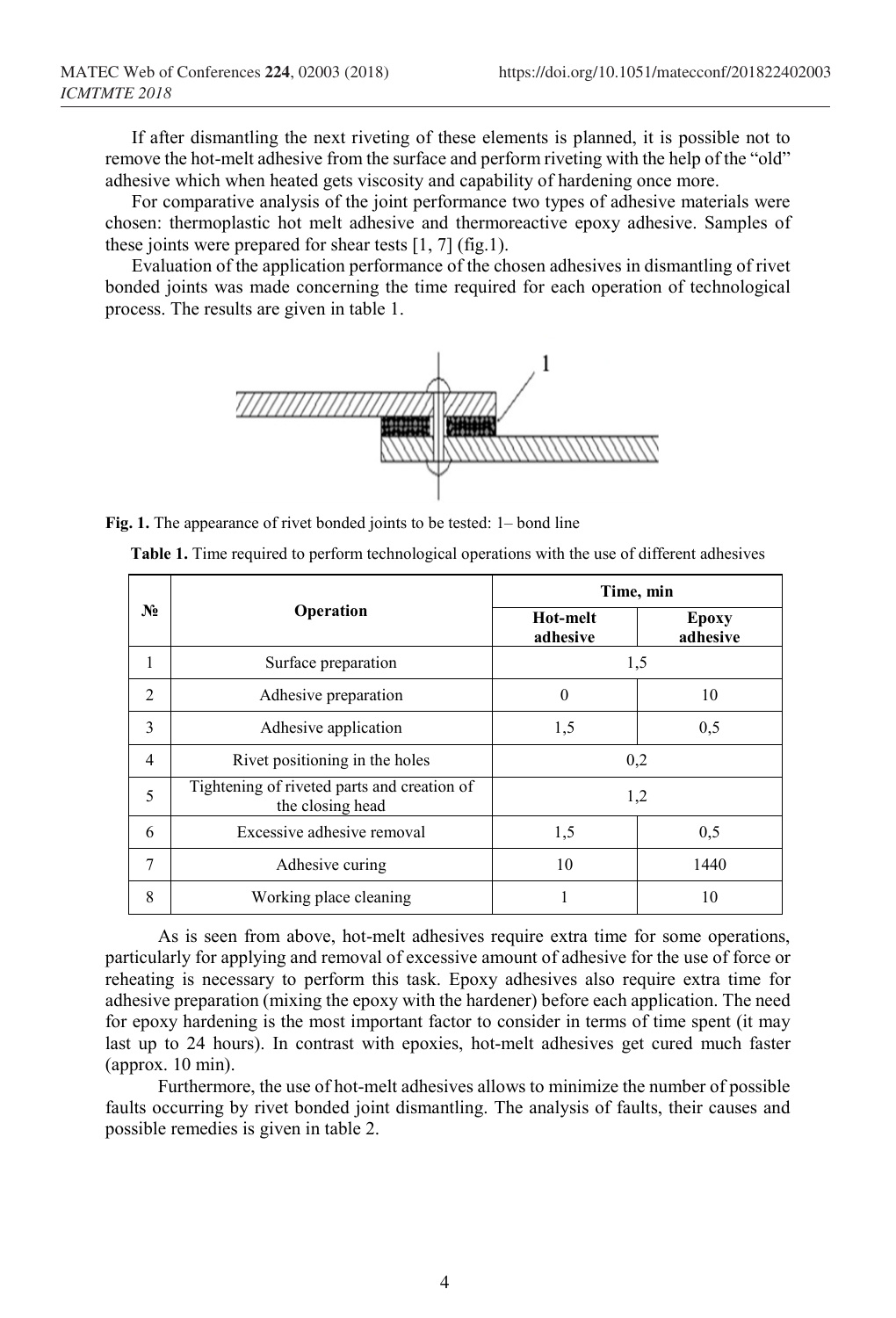| $N_2$          | Fault                                   | Cause                                                                                                | <b>Remedy</b>                                                                                                                                                                                                                       |
|----------------|-----------------------------------------|------------------------------------------------------------------------------------------------------|-------------------------------------------------------------------------------------------------------------------------------------------------------------------------------------------------------------------------------------|
| 1.             | Rivet distortion                        | Diameter of hole is more<br>than required                                                            | It is necessary to choose the rivet with<br>the proper diameter so that the rivet<br>could be placed into the holes without<br>being loose. By dismantling the rivet is<br>removed through oblique shock against<br>the rivet shank |
| 2.             | Deformation<br>(bend) of rivet<br>shaft | The rivet shank of<br>excessive length                                                               | Such rivets escape by dismantling, they<br>can be shortened to the required length<br>in advance                                                                                                                                    |
| 3 <sub>1</sub> | Not full<br>adhesive<br>removal         | Insufficient joint heating;<br>long time span between<br>heating and removal<br>(adhesive hardening) | The joint having been heated to adhesive<br>melting temperatures, excessive adhesive<br>must be immediately removed with some<br>cloth                                                                                              |

**Table 2.** Typical faults by rivet bonded joint dismantling, causes and remedies

It is necessary to control the uniformity of the adhesive layer thickness during its application and further mounting of the framework [8-9]. Gapping between parts to be joined causes starved spots which can also occur due to air inclusions and voids in the bond line which in turn appear because of the bonding process failure. Moreover, even a negligible failure of the adhesive layer thickness will cause the misalignment of rivets.

The quality control of rivet bonding is therefore an important stage in the joint creation process. A rivet bonded joint of high quality is characterized through the uniform and faultfree (non-porous) adhesive layer between the rivets, rivet placing in axial alignment, precise rivet positioning in the hole, the match between the closing head and the die head.

When creating rivet bonded joints with epoxy adhesives it is also necessary to observe the microclimatic parameters of a working area. High humidity causes curing to decelerate or even stop whereas hot-melt adhesives are moisture resistant.

The transition from conventional riveting to rivet-bonding requires changes in the technical documentation [8]. By rivet bonding development the optimal design solution is expected to be at the car manufacturing plant or maintenance centre that includes all the joint parameters with the maximum allowable limits. The design solution algorithms, the essence of which is to determine the material brands and all geometric characteristics of rivet bonded joints for a single row joint, are shown in fig. 2.

The stresses relevant to the task being solved are marked with the help of following symbols:  $\sigma_1$ ,  $\sigma_2$ ,  $\sigma_3$  and  $\sigma_4$  ( $\sigma_1$  – is the stress in the joint for the chosen type of the rivet, the material used with the joint geometry features). The maximum allowed stresses relevant to the task are marked with the symbols of  $\sigma_{\text{spec}}^1$ ,  $\sigma_{\text{spec}}^2$ ,  $\sigma_{\text{spec}}^3$ ,  $\sigma_{\text{spec}}^4$ ,  $\sigma_{\text{spec}}^4$ ,  $\sigma_{\text{spec}}^1$  is the maximum allowed stress in the rivet joint for the rivet type chosen etc.

The technological process development (whether in production or machine maintenance) represents the engineering solution in general. Fig. 3 shows the engineering solution algorithm for rivet bonded joint creation parameters.

The principle difference between these algorithms (fig. 2, fig. 3) is the absence of quantity evaluation of the design solution at each stage in contrast to the engineering solution where such evaluation takes place at each stage of calculations [7-8].

At each stage of engineering solution development the calculation block takes place.

If the calculations performed meet the technical demands which specify the joint efficiency conditions (they are marked as «yes» in the algorithm), the calculations proceed in due course. If the calculations present that technical requirements are not met (these are marked as «no» in the algorithm), the return to the previousstage takes place where the choice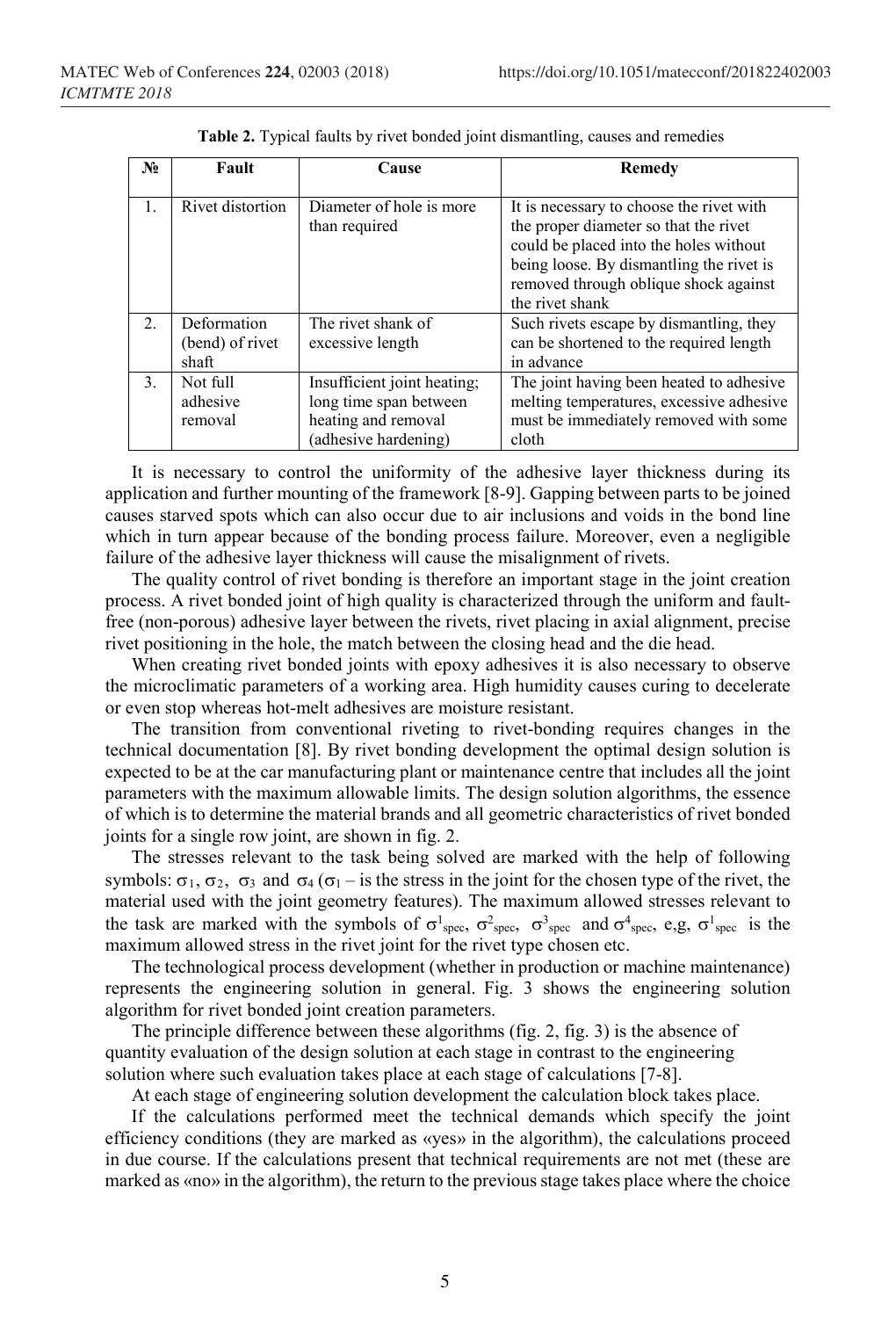is remade accompanied by further recalculations. Thus, the control is fulfilled on each stage of the process when finding the engineering solution and, as a rule, it is conducted with minimum costs. The correctness of calculations is confirmed (or rejected) by the mechanical test results.



**Fig. 2.** The design solution algorithm for rivet bonded joints



Fig. 3. The engineering solution algorithm for rivet bonded joints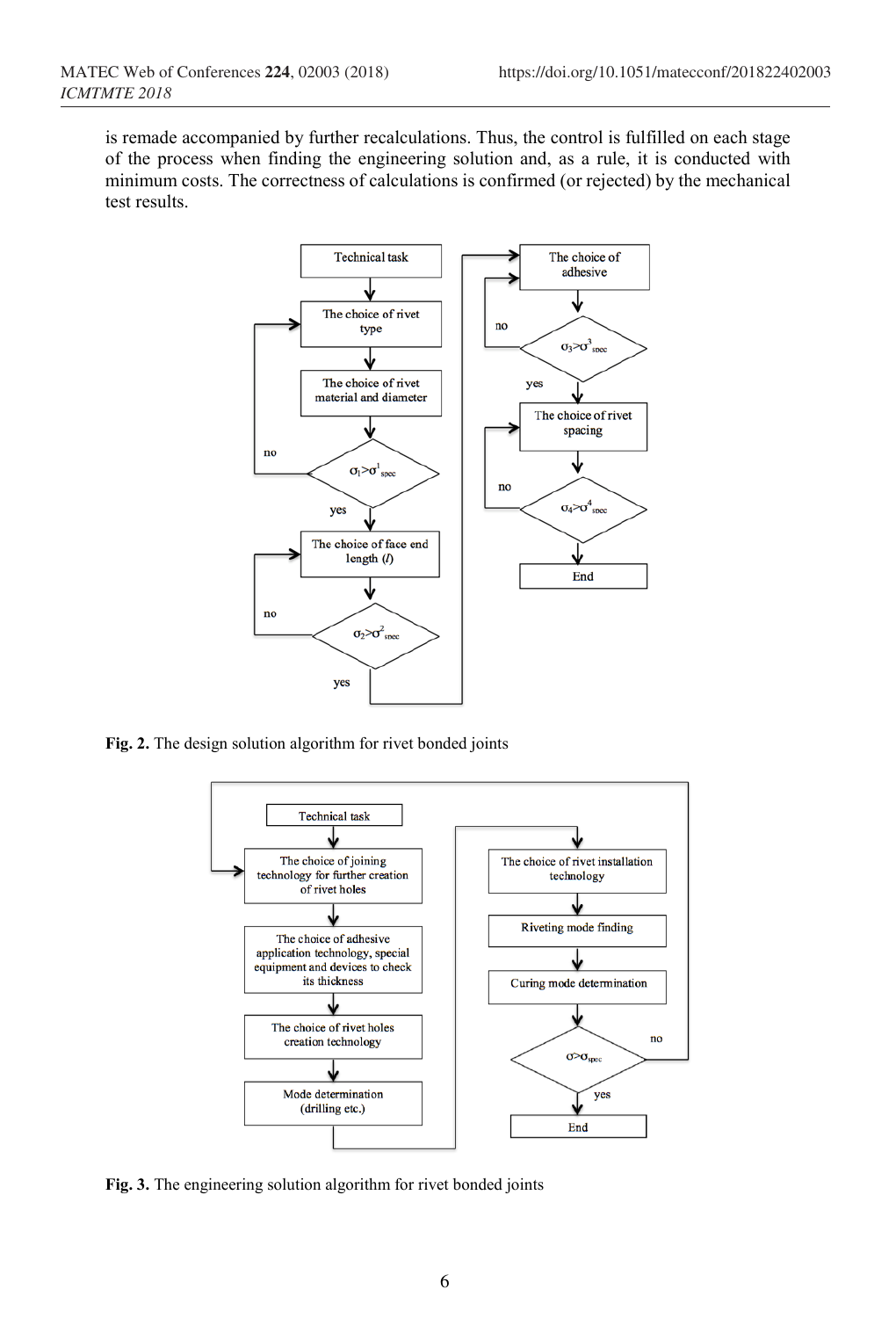The quality control peculiarity of the engineering solutions achieved is that the loss of quality may occur at each stage, whereas the control is possible only at the end of all technological operations (fig. 3). Error accumulation is typical for this approach and it may take place on each process step and consequently result in a poorer quality of finished products [4, 9].

The paper suggests that the design solution should be combined with the engineering solution to reduce the time given for the development of rivet bonding modes. The design and engineering solution algorithm is shown in fig.4.



**Fig. 4.** Design and engineering solution algorithm in production and machine maintenance

The procedure of developing the rivet bonded joint design and engineering solution includes a sequential solution to the problem of selection and that of further analysis. The initial choice of material implies a scheme analysis that results in finding a relevant engineering solution in respect of one or more characteristics considered. If technological demands are taken into account at once, the development process reduces considerably and the quality improves.